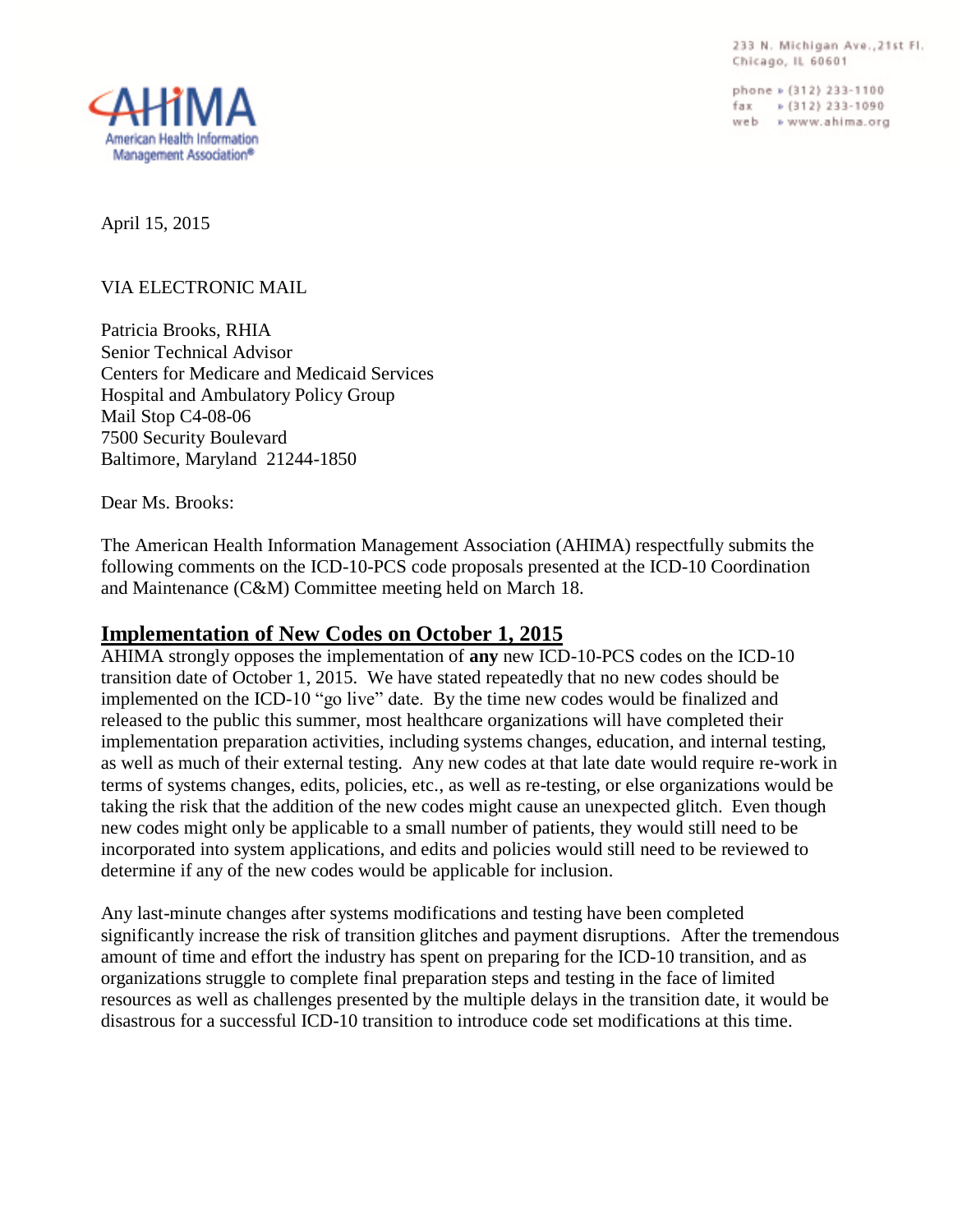### **Section X**

**AHIMA does not support the creation of section X** either this year or after the partial code freeze ends.

For the same reasons noted above regarding creation of any new codes this year, we oppose the creation of any new section of codes this year, such as section X. **Adding an entirely new section and set of concepts at the same time that ICD-10 goes live would be very disruptive and jeopardize a smooth transition to ICD-10.**

We do not believe Section X is the proper approach for identifying procedures and services involving a new technology add-on payment application for the following reasons:

- Medical code sets have multiple purposes, reimbursement being just one of them. We do not believe it is appropriate to create a section of codes solely for reimbursement purposes or specifically to meet the requirements of one payer's payment policy. Although the proposed Section X has been compared to the CPT category III codes, Section X is quite different because it seems to be aimed solely at capturing information needed for Medicare hospital IPPS new technology add-on payments. CPT category III codes are not focused on meeting the requirements of any particular reimbursement system. Based on the discussion of Section X at the March C&M meeting, it appears that the primary driver for inclusion of a procedure in Section X is whether or not a request for a new technology addon payment has been submitted or is anticipated. Without a new technology add-on payment request, there would be no need to create an ICD-10-PCS code to capture services that would not normally be included in ICD-10-PCS or coded by coders.
- Although Section X is titled "New Technology," the definition of new technology for this section is very narrow and seems to be focused exclusively, or at least primarily, on requests for new technology add-on payment under the Medicare IPPS. This is quite different from the CPT category III codes, since "new technology" is defined within CPT and is reimbursement system-neutral. We believe having a section of codes specifically to meet the data requirements of a specific Medicare payment policy involving "new technology" will lead to a great deal of confusion. Since new codes might be created in Section X before the associated new technology add-on payment has been approved, additional confusion regarding the use of these codes may ensue if the add-on payment request is denied.
- AHIMA continues to believe that codes should not be created in ICD-10-PCS for new technologies that are not typically captured or reported in a hospital inpatient procedure coding system, such as identification of specific drugs. These new technologies should be captured via other mechanisms, such as the use of National Drug Codes or Healthcare Procedure Coding System (HCPCS) codes. Use of multiple code sets to capture different types of clinical information is consistent with the approach used by other healthcare data collection and reporting requirements, such as the Electronic Health Record (EHR) Incentive program.

Although CMS has stated that the use of NDCs or HCPCS codes would present great challenges, there is precedence for utilizing NDCs to identify drugs in the inpatient setting to administer the new technology add-on payment policy. CMS established a methodology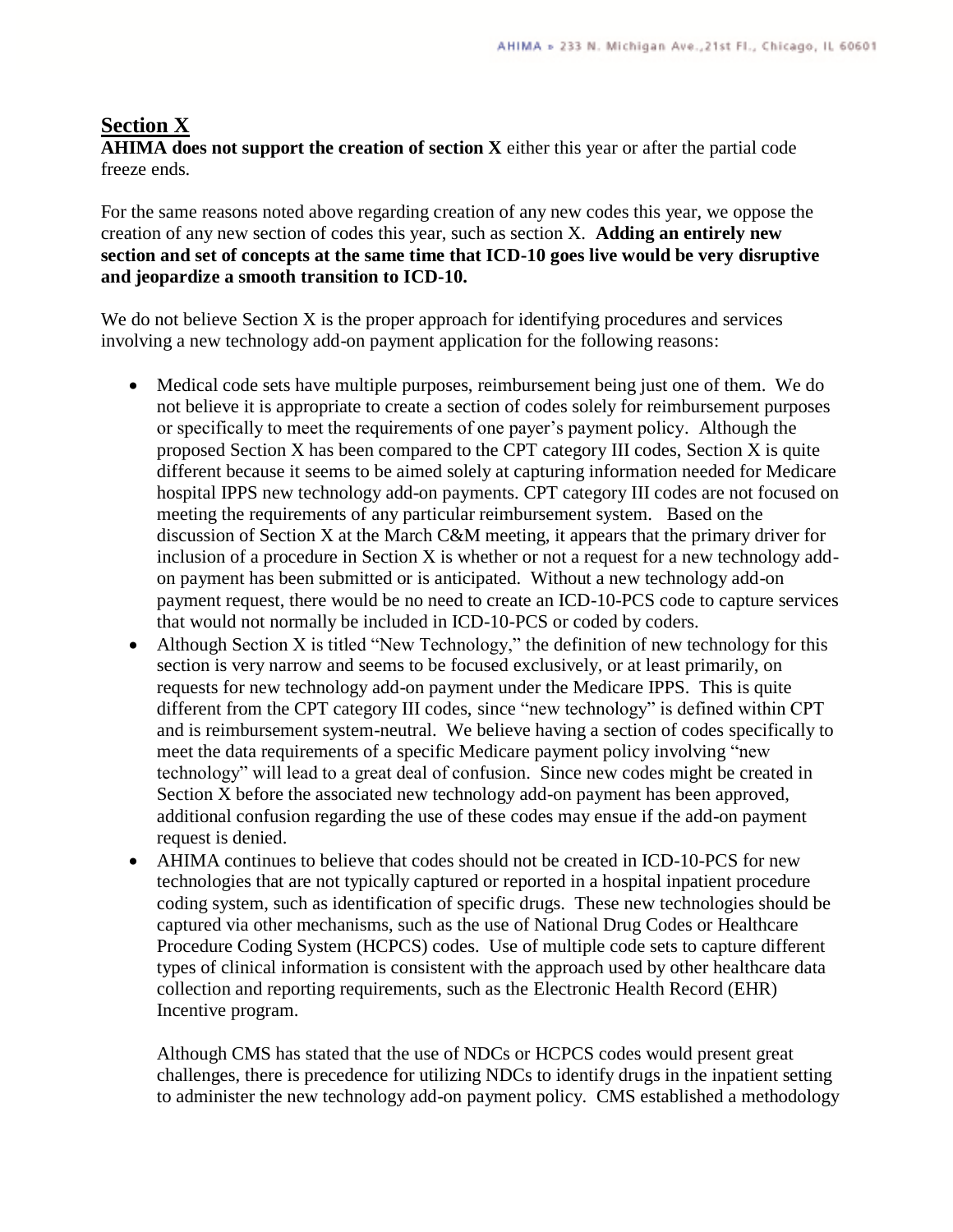to identify cases for new technology add-on payments by using the NDC for the drug DIFICID® (52015-0080-01) to treat clostridium difficile associated disease (Federal Register / Vol. 77, No. 170 / Friday, August 31, 2012, page 53351). Therefore, we believe this approach is possible, and once it became common practice to identify drugs in this manner, the process would soon become easier and standard practice for both hospitals and CMS. There is also precedence for utilizing HCPCS codes on a very limited basis for Medicare inpatient claims processing, such as payment for blood clotting factor administered to Hemophilia Inpatients (Refer to Medicare Claims Processing Manual Section 20.7.3).

- Inconsistencies in use of the codes could occur as a result of confusion regarding whether the codes in Section X are intended to be stand-alone codes or supplemental codes that should be assigned in conjunction with the code for the primary procedure.
- For procedures that are typically captured in ICD-10-PCS (such as surgical procedures), creating codes in Section X would lead to multiple ways to code the same procedures. Private payers will likely be reluctant to use codes in a section specifically linked to Medicare's new technology add-on payment policy, and so they may require the use of the appropriate code in another section of ICD-10-PCS (such as the Medical/Surgical section) instead, thus resulting in different codes being reported for the same procedure depending on the payer. This would be confusing both for coders as well as researchers and others attempting to analyze coded data.
- The long-term approach to coding procedures classified to Section X would be problematic. As noted above, codes could be created in Section X before the new technology add-on payment application has been approved, resulting in codes being added to this section for procedures for which the add-on payment application was denied. Retaining these codes in a "New Technology" section would be confusing and inaccurately represent these procedures. For procedures for which the new technology add-on payment was approved, that add-on payment would end at some point in the future. It seems inappropriate to retain a code in a "New Technology" section of codes after it is no longer considered new technology, but deleting the Section X code and creating a new code in another section presents its own set of problems, including data trending challenges.

# **Administration of Blincyto™**

Consistent with our past comments, AHIMA is opposed to creating ICD-10-PCS codes to identify the administration of specific drugs. ICD-10-PCS is not intended or designed to serve as a drug terminology. Several drug terminologies, such as the National Drug Codes (NDCs), are available and are designed to identify drugs by name. We strongly recommend that NDCs, an alternative drug terminology, or level II HCPCS codes be used to identify the use of Blincyto™ **if** it is approved for a new technology add-on payment. As noted above, there is precedence for utilizing NDCs to identify drugs in the inpatient setting to administer the new technology add-on payment policy. The value of using multiple code sets to capture and report healthcare data is increasingly being recognized and this approach has been adopted in other programs (e.g., EHR Incentive Program).

We oppose the creation of any new ICD-10-PCS codes on October 1, 2015. If CMS does decide to create an ICD-10-PCS code for the administration of Blincyto™, it should not become effective until October 1, 2016.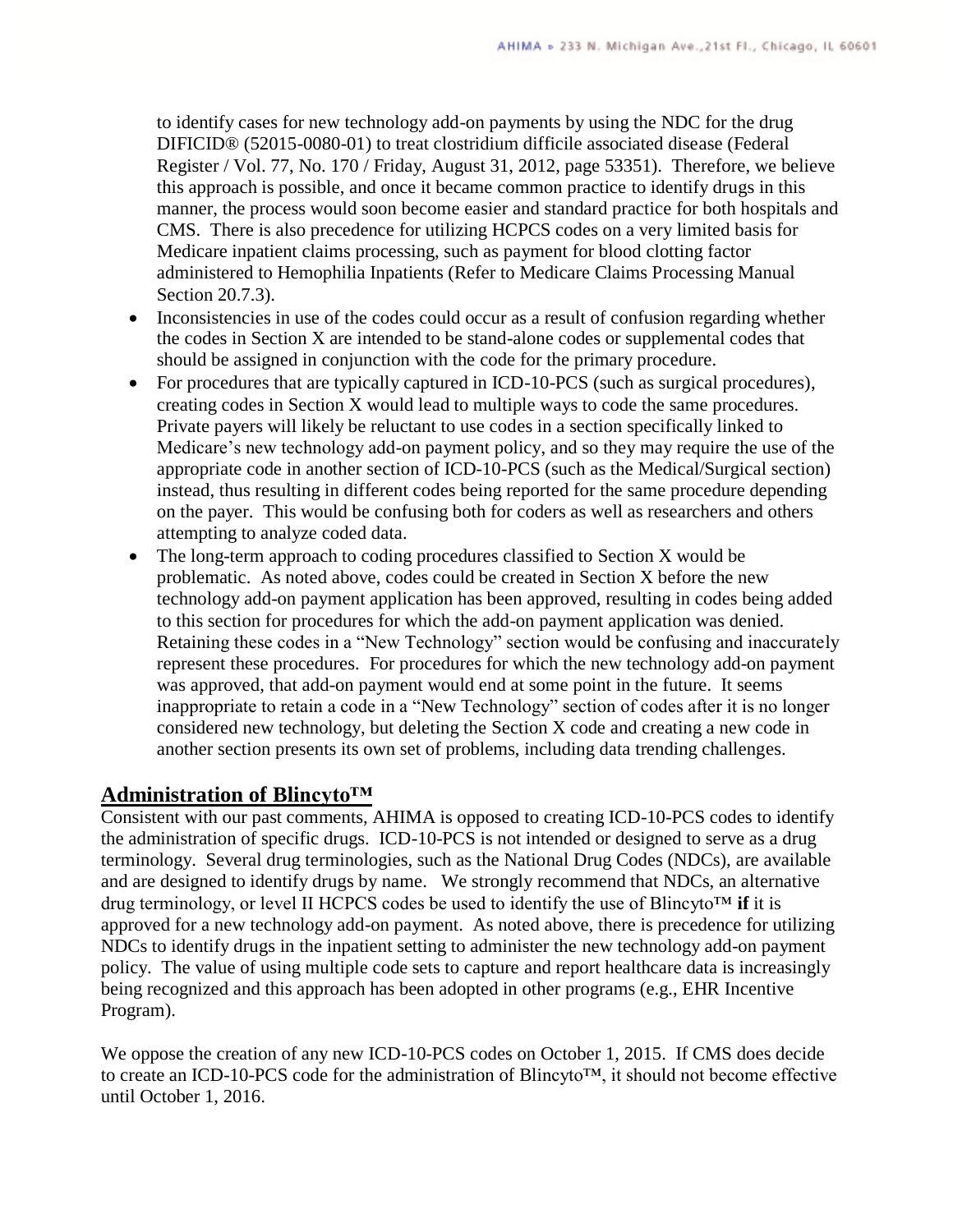### **Irreversible Electroporation**

AHIMA does not support the creation of unique codes for hepatic and/or pancreatic cancer cell destruction using Irreversible Electroporation (IRE). Existing Destruction codes adequately capture this procedure. The presenter acknowledged that the specific method of ablation, such as the use of IRE, is typically not documented in the medical record. Therefore, if a unique code was created, it would be difficult for coders to determine when to assign the code for this technology.

## **Administration of Idarucizumab**

As with our comments regarding the code proposal for the administration of Blincyto™, we recommend other options, such as the use of NDCs or HCPCS codes, be used to identify the administration of idarucizumab if it is approved for a new technology add-on payment. We oppose creation of ICD-10-PCS codes to identify the administration of specific drugs.

We oppose the creation of any new ICD-10-PCS codes on October 1, 2015. If CMS does decide to create an ICD-10-PCS code for the administration of idarucizumab, it should not become effective until October 1, 2016.

### **Coronary Orbital Atherectomy**

We support option 3, the addition of new qualifiers to table 02C, Extirpation of Heart and Great Vessels, in the Medical/Surgical section to differentiate orbital atherectomy from laser, rotational and directional atherectomy procedures. Option 3 allows the identification of number of coronary artery sites. This option also permits all types of atherectomy to be located in the same table.

Per our earlier comments opposing creation of new codes effective this October, new atherectomy codes should not be created until October 1, 2016.

In option 2, creation of a new code in Section X, New Technology, information on the number of coronary artery sites would be lost. It also is not clear whether option 2 is intended to be a standalone code, representing both the new technology and the procedure, or whether this code would be used as a supplemental code in addition to a code from table 02C. Option 2 could result in different ways to code the same procedure, depending on the payer. Private payers could require the use of a code from table 02C for coronary orbital atherectomy, whereas the Section X code would be used by Medicare.

# **Administration of CRESEMBA®**

Similar to our comments regarding the code proposals for administration of Blincyto™ and idarucizumab, we recommend other options, such as the use of NDCs or HCPCS codes, be used to identify the administration of  $CRESEMBA^{\circledast}$  if it is approved for a new technology add-on payment.

We oppose the creation of any new ICD-10-PCS codes on October 1, 2015. If CMS does decide to create an ICD-10-PCS code for the administration of CRESEMBA<sup>®</sup>, it should not become effective until October 1, 2016.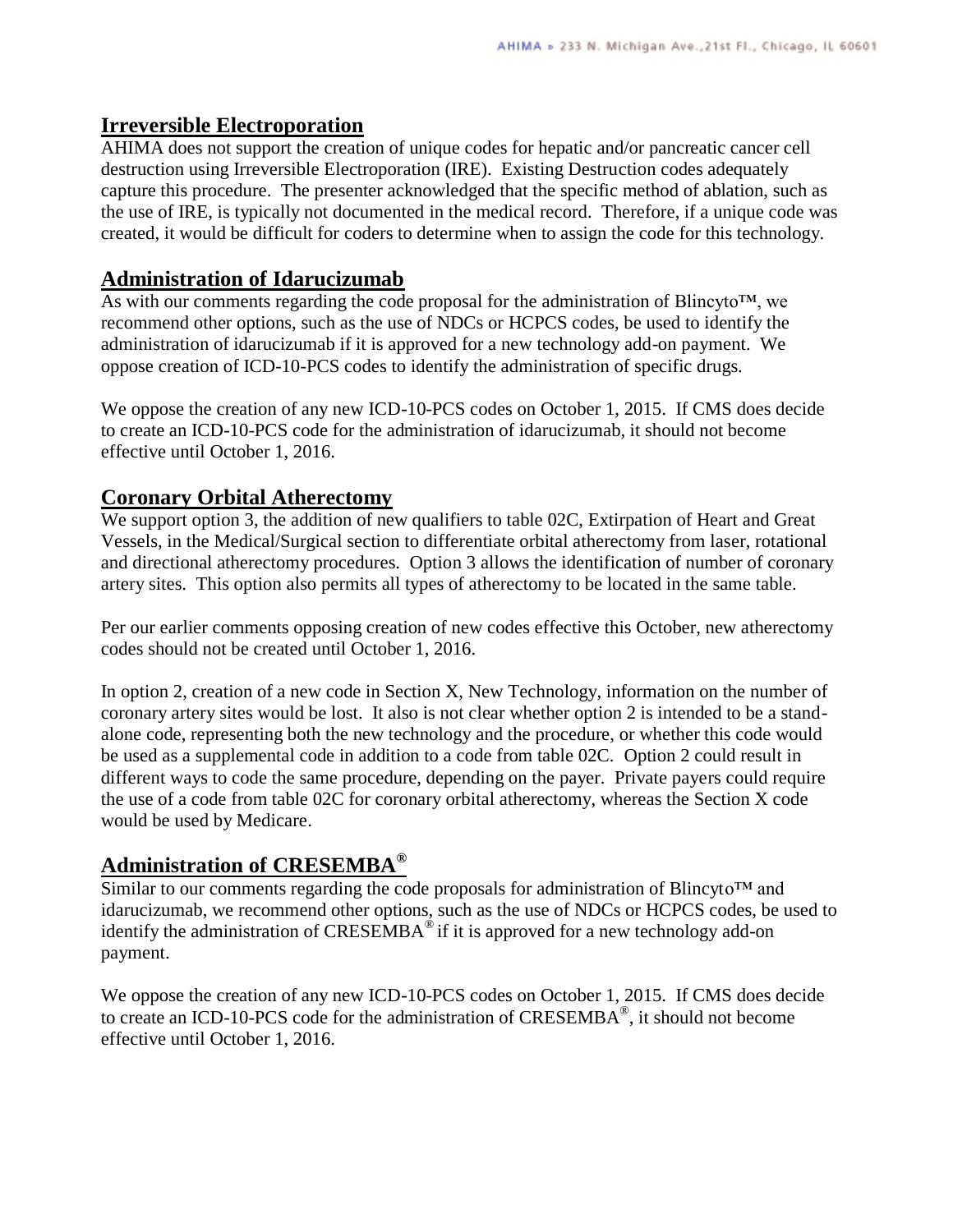### **Insertion of Tibial Insert**

AHIMA supports option 2, creation of a new ICD-10-PCS code in the Measurement and Monitoring section for the use of the VERASENSE™ Knee Balancer System.

Per our earlier comments opposing creation of new codes effective this October, a new code for the use of the VERASENSE™ Knee Balancer System should not be created until October 1, 2016.

### **Removal of Thrombus and Emboli**

This proposal should be brought back to the September C&M meeting. The proposal as presented at the March meeting was confusing and contained inconsistencies. For example, the approaches across the various options are inconsistent. Also, the proposal mentioned "prophylactic" filtering during cardiopulmonary bypass, but the presenter indicated that the procedure for which new codes are being sought is not prophylactic.

# **Organ Perfusion for Transplants**

AHIMA supports option 3, creation of new codes in Section 6, Extracorporeal Therapies, to capture successful organ perfusion for transplant. Documentation of the organ perfusion would need to be included in the recipient's medical record in order for this procedure to be captured.

New codes for organ perfusion should become effective October 1, 2016.

### **Fenestrated and Branched Endograft**

We support option 2, the addition of Device value F, Intraluminal Device, Branched or Fenestrated, to table 04V, Restriction of Lower Arteries, to differentiate between a standard endovascular aneurysm repair procedure and endovascular repair with a branched or fenestrated graft.

New codes for branched or fenestrated grafts should become effective October 1, 2016.

### **Congenital Heart Anomaly Procedures**

We agree that ICD-10-PCS modifications are needed to better capture congenital heart anomaly procedures. Our specific recommendations are as follows:

#### **Modified Blalock-Taussig Shunt**

AHIMA supports option 3, the addition of body part values and qualifier values to table 021, Bypass of Heart and Great Vessels.

New codes for the modified Blalock-Taussig shunt procedure should become effective October 1, 2016.

#### **Arterial Switch Operation with Repositioning of the Coronary Artery Buttons**

We support option 2, addition of the body part value 0, Coronary Artery, One Site, and body part value 1, Coronary Artery, Two Sites, to table 02S, Reposition of Heart and Great Vessels.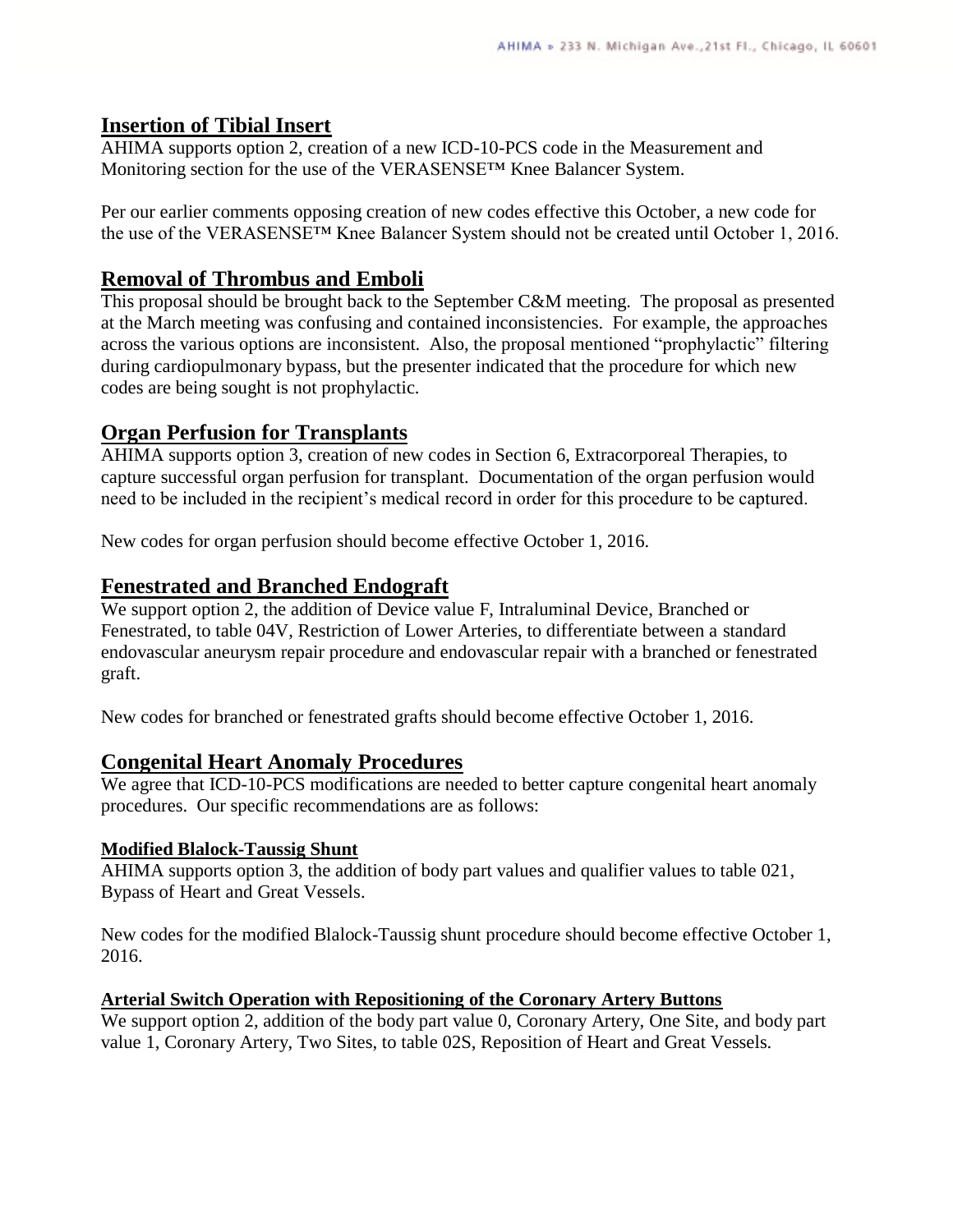#### **Rastelli Procedure**

We support option 2, addition of the body part value H, Pulmonary Valve, to table 02L, Occlusion of Heart and Great Vessels, for coding the oversewing of the pulmonary valve during the Rastelli procedure. As noted in the proposal, the ligation and division of a modified Blalock-Taussig Shunt would not be coded separately.

New codes for oversewing of the pulmonary valve during the Rastelli procedure should become effective October 1, 2016.

#### **Repair of Complete Common Atrioventricular Canal Defect**

AHIMA supports option 3, which includes changes in option 2 as well as revision of the definition of the root operation Creation, adding the root operation Creation to the Heart and Great Vessels body system, and adding the qualifier value 2, Common Atrioventricular Valve (applied to the body values G, Mitral Valve, and H, Pulmonary Valve) to table 024, Creation of Heart and Great Vessels.

New codes for repair of complete common atrioventricular canal defect should become effective October 1, 2016.

#### **Truncus Arteriosus Repair**

Similar to our recommendations for the proposal above involving repair of complete common atrioventricular canal defect, we support option 3. Option 3 includes the changes described in option 2 as well as revision of the definition of the root operation Creation, adding the root operation Creation to the Heart and Great Vessels body system, and adding the qualifier value J, Truncal Valve (applied to the body part value F, Aortic Valve), to table 024, Creation of Heart and Great Vessels.

New codes for creation of a truncal valve that acts as the aortic valve after truncus arteriosus repair should become effective October 1, 2016.

# **Enlargement of Existing Atrial Septal Defect and Creation of New Atrial Septal Defect**

AHIMA supports option 2, addition of the body part value 5, Atrial Septum, to tables 027, Dilation of Heart and Great Vessels and 028, Division of Heart and Great Vessels, to accurately report the enlargement of an existing atrial septal defect and the creation of a new atrial septal defect.

New codes for enlargement of existing atrial septal defect and creation of new atrial septal defect should become effective October 1, 2016.

# **Addenda and Key Updates Changes**

AHIMA supports the proposed Body Part and Device Key and Addenda revisions.